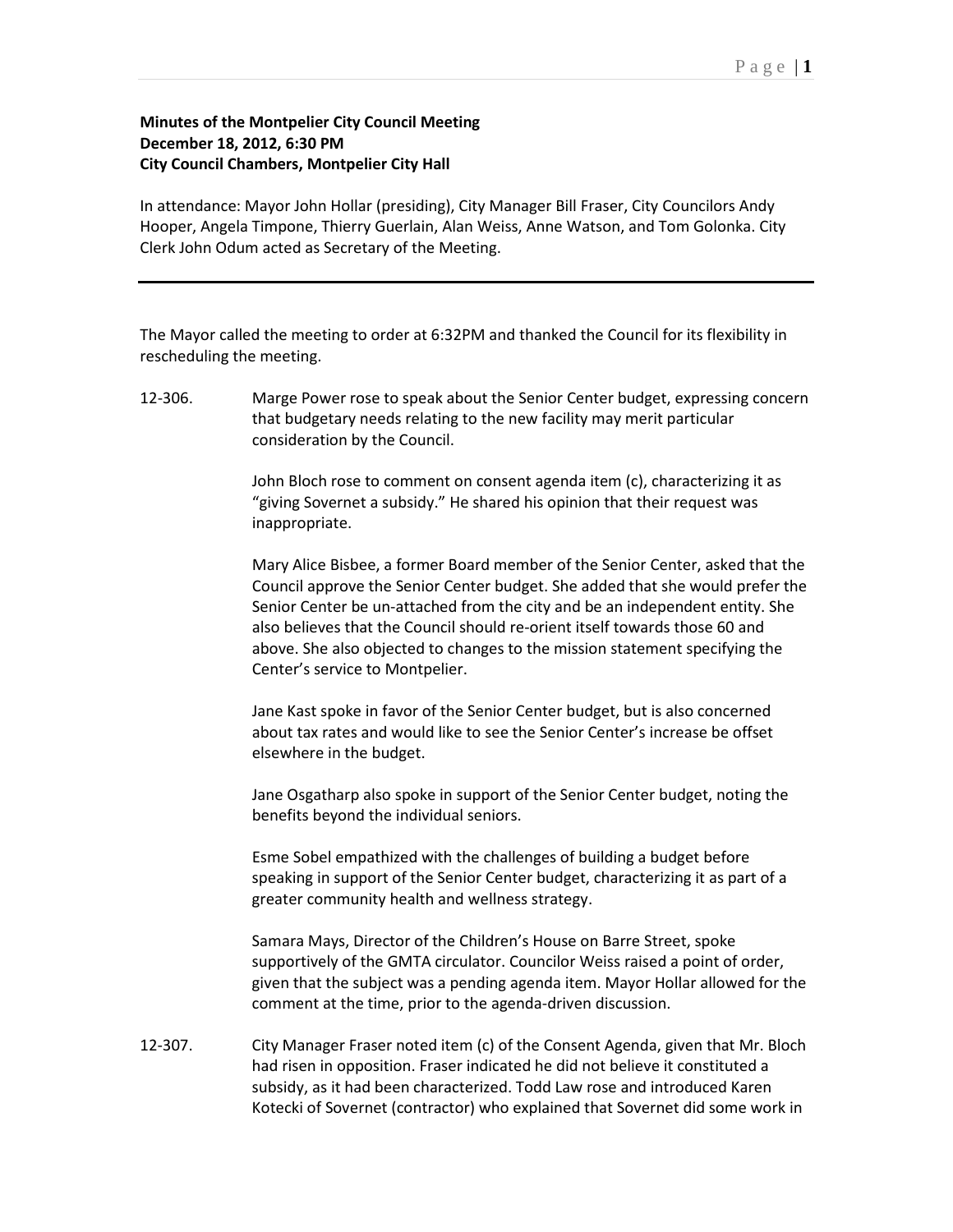Montpelier this last year attaching some hardware/fiber to poles, and the item was a simple permit for the anchors, to facilitate the procedure (part of a federal grant to deploy high speed internet).

Councilor Hooper moved approval of the consent agenda, seconded by Councilor Watson.

John Bloch shared his view that the staff time spent on the Sovernet project constituted a subsidy. Mayor Hollar countered that any time anyone wants to do business in the city; it would attach city staff time. Mr. Bloch rejected the comparison.

The motion passed 5-1 at 6:50PM, with Councilor Weiss voting nay.

Passage of the consent agenda provided approval for the following corrections to the 2012 Grand List (errors and omissions) as requested by the Assessor's Office (items below designate the property owner, parcel number, listed value, corrected value, and the reason for the change):

- *1.* Back, Katie, 801-285000, \$2,000, \$0 Duplicate entry under owner & business name, Balance *of Being.*
- 2. Black Sheep Books, 801-003000, \$912, \$0 Business closed.
- 3. College Hill Psychiatric Svcs, 801-203000, \$2,880, \$0 Business closed.
- *4.* Fig Rig Web Crafters, 801-162000, \$1,728, \$0 Duplicate entry under owner & business name, *Carter Stowell.*
- 5. DeLage Landen Operational Svcs, 800-750000, \$123,680, \$109,788 Incorrect listing of equipment leased to Northfield Savings Bank which was not located in Montpelier.
- 12-308. Meredith Birkett, Harold Garabedian, and Tawnya Kristen addressed the Council on the GMTA bus routes. Birkett was very appreciative that the base support was included in the proposed budget, and then broached the topic of the circulator (circ) bus – noting that it would be a burden to collect the signatures.

At the Mayor's request, ridership and cost statistics were passed out to the Council. Councilor Guerlain asked for clarification on the federal support for the circ. Ms. Kristen indicated that ridership had grown and broadened demographically in the last year. Councilor Timpone asked for and received more detail on the utility of the routes.

Councilor Weiss felt that the ridership was too low to merit the circ's inclusion on the proposed budget and advised that they should work through the ballot process.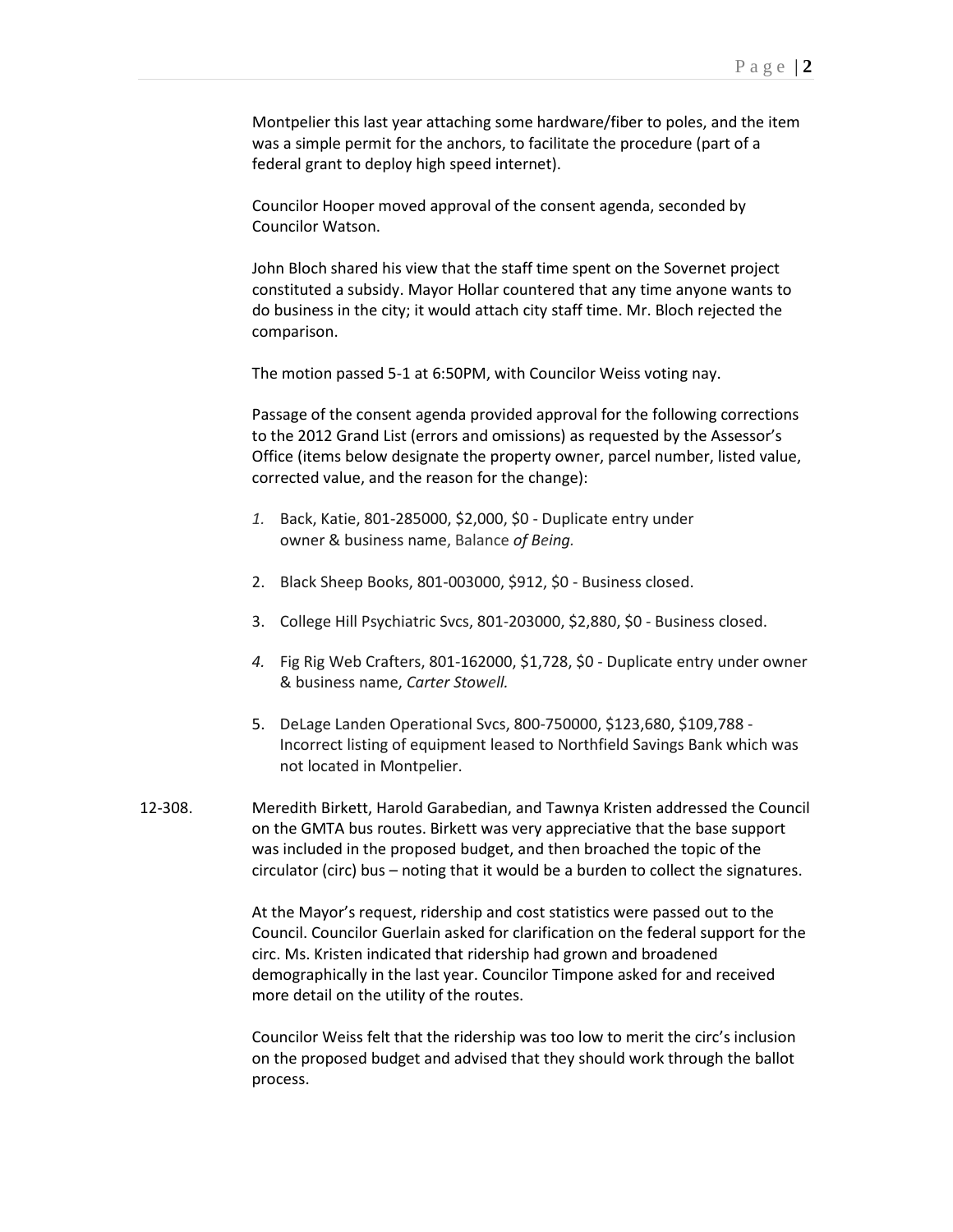Councilor Guerlain had questions about the numbers, and noted he had come up with an average cost per rider of approximately \$8.60, which was distinctly lower than numbers in circulation.

Councilor Golonka expressed concern that other funding sources (CCMTA?) would disappear and that the city would be expected to make up the difference in the future, characterizing it as a "bait and switch." Birkitt indicated there was no deadline on this funding, but that were statewide benchmarks that could have funding implications.

Garabedian noted that the genesis of the circ was a citizen-driven process, and that GMTA had been approached to implement it.

Councilor Timpone spoke supportively of the circ, but felt that it should be on the ballot given the budget challenges.

Councilor Guerlain wondered if the circ needed to stay free indefinitely. Birkett indicated that comparable routes and services elsewhere were free. She also indicated that many of the grants GMTA receives require local matching funds.

12-309. Councilor Weiss asked for, and received permission to discuss the school resource officer. Weiss questioned whether the city's share of the position could be transferred to the school budget, where state money could partially offset the costs to city taxpayers. The Mayor concurred that it was a good question, and the City Manager responded that he would have the conversation with the superintendent, adding that it was a topic that had been discussed, and the 50-50 split reflected what they felt was a reasonable split given the duties of the position, but that it was a conversation worth having.

> Fire Chief Gowans addressed the Council on the challenges of level-funding the budget, and spoke to the impacts of reducing staffing to what he felt were unprecedented levels, and during a time of increasing demands on the department. He suggested it would impact the department's ability to respond appropriately to crises, and to manage overtime costs.

Gowans suggested that outreach programs – such as those in the schools and the community – will likely have to be cut as a result of the reduced staffing.

Councilor Guerlain responded that the budget controls were necessary. Councilor Golonka asked if there were other revenue sources that could be examined, and Chief Gowans identified a couple options that had been unsuccessfully pursued in other towns.

Councilor Weiss asked about plans for ambulance billing, and the Chief outlined the options being looked at, and indicated that the future was uncertain, given that the staff may be in flux due to a potential retirement.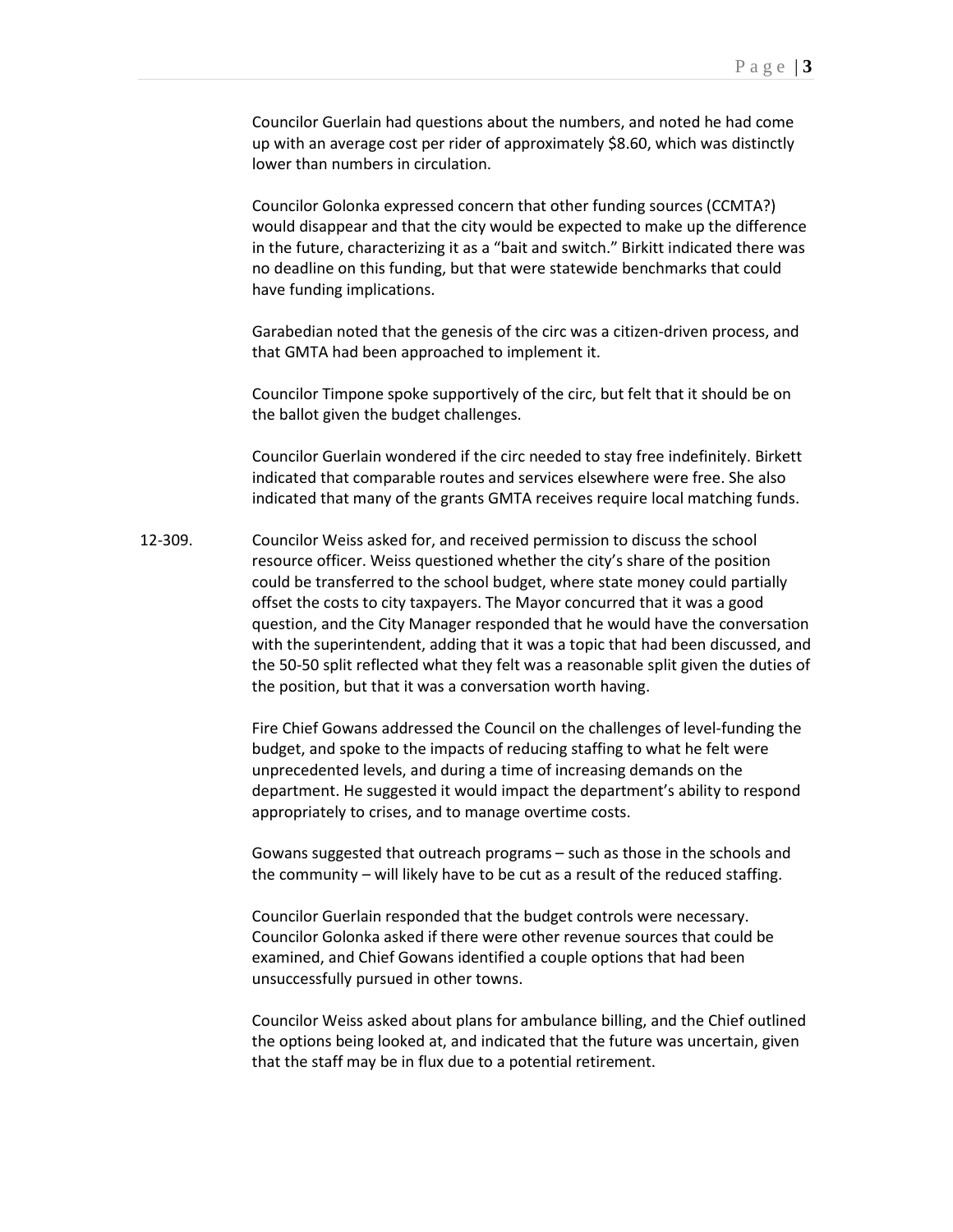Councilor Guerlain wondered about ambulance billing unpaid debt. Gowans did not have specific numbers, but responded it was being looked at. Fraser indicated that some of the unpaid debt was a phantom figure, indicating some monies that perhaps should not have been billed, but were as a matter of bookkeeping.

Councilor Watson wondered whether the average resident would notice the impacts of the proposed staffing reduction.

Jake Larabee, president of the Montpelier Firefighters Union read a statement in strong opposition to the proposed staffing cuts, indicating that the union intended to mount a door-to-door campaign on the issue.

David Beatty asked if volunteer firefighters were an option. Gowans replied that there was a call force they had been working with, but it had not been very successful. He granted that Waterbury had been very successful in recruiting a volunteer force, but that it was a cultural difference. Beatty followed up, asking if the potentially retiring administrative position could be filled by volunteers. Gowans indicated it had not been discussed.

The mayor asked Gowans if he agreed with the statement that response times would be effected. Gowans would not agree or disagree with the characterization (but suggested that second or third calls could conceivably be affected), while City Manager Fraser indicated he would not have been comfortable proposing the budget if it would drastically change the response time.

Larabee noted that he was referring to second and third call impact, and Gowans agreed with the concern.

Councilor Golonka emphasized that the Council was looking to level-fund the budget, rather than cut budgets. He also had questions about budget spending to date. Finance Director Sandra Gallup reviewed the numbers and explained why spending was down as compared to the previous years at this point. Golonka suggested that, factoring those reductions in, that the FY14 proposal could be considered a budget increase in real money. Gowans indicated that some of that difference was sustainable, and some related to the pace of filling vacant positions and the like. Gallup noted the increases in such things as Worker's Comp as an offset. A brief discussion of the city's workers compensation insurance followed.

Councilor Weiss, noted the comment by the union president, and asked about the allowable political activity of the unionized staff. The City Manager indicated there were no limitations on political activity on individuals' personal time.

The Mayor called for a five minute recess. The meeting resumed at 8:05.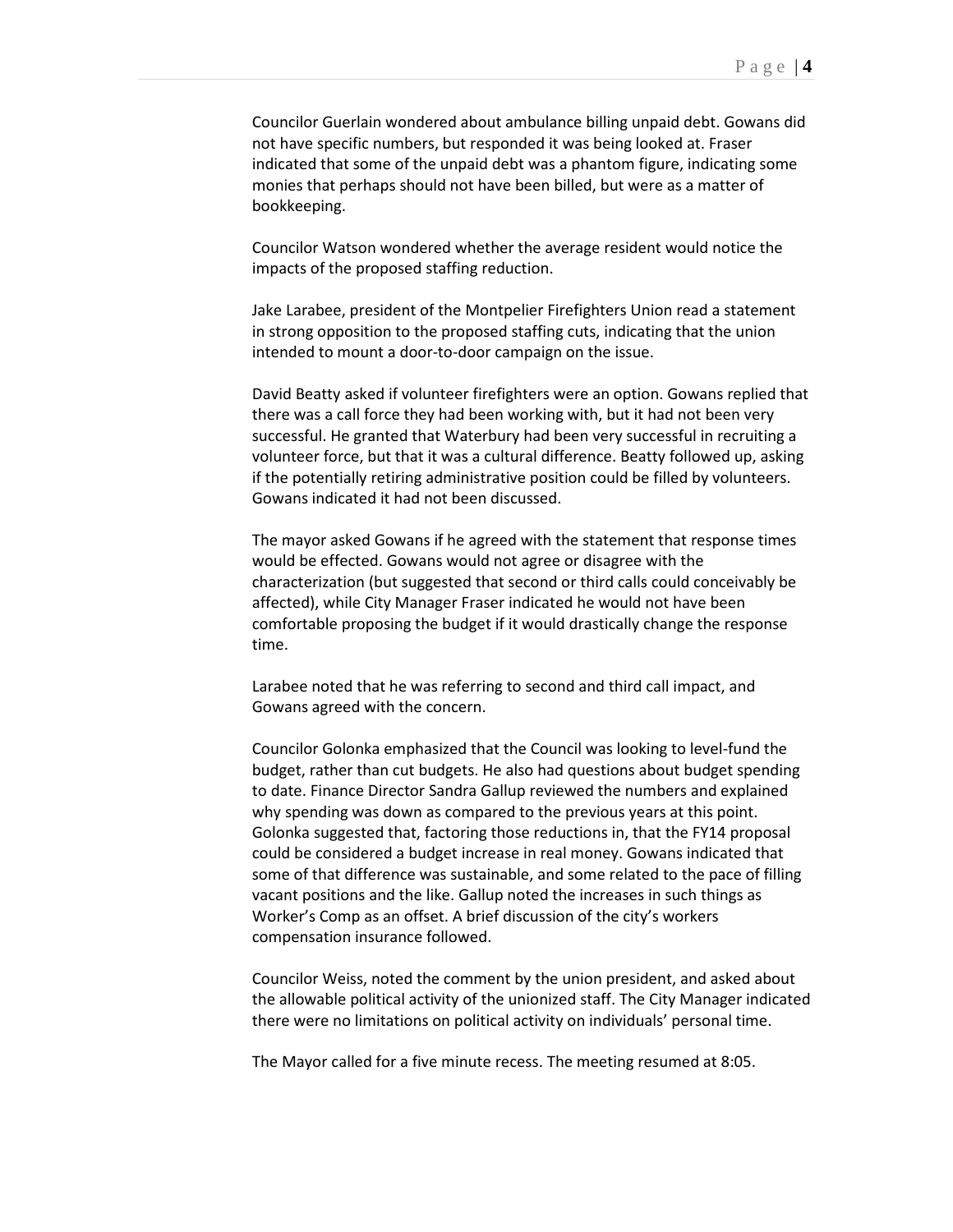Department of Public Works Director Todd Law spoke about the DPW budget, noting its decrease in staffing under the FY14 budget, and expressing concerns about the expected increased workload, given the Council's increased emphasis on road and pedestrian infrastructure upkeep.

Director Law suggested that a mild winter would make for a minimal impact. Councilor Timpone asked in more detail about the impacts of staffing, and probed further about seasonal staffing, external contracting, and potential seasonal staff sharing with the recreation department. City Manager Fraser noted that there is some staff sharing with the cemetery.

At the mayor's request, Law indicated that the position to be eliminated (by not filling a staff vacancy) is a truck driving position during the winter months. He related the challenges under the current staffing.

Councilor Weiss asked about the staff impact of the District Heat project. Law indicated that he, himself was currently the project manager, and that some of his time would be taken up working with the resident engineer the project will need to pick up. He noted that DPW staff would be on call in the case of questions or unanticipated incidents during the district heat construction.

Mayor Hollar noted the tremendous amount of salt the sidewalk plows leave behind. Law replied that the City Manager had brought this to his attention recently. He indicated that the hardware on the salt spreading mechanism left much to be desired.

Councilor Guerlain relayed an email complaint about a sidewalk plow passing by a constituent home repeatedly. He also expressed concerns about the amount of salt in use, suggesting that the driver was not being diligent enough in monitoring it.

Law indicated that he also receives concerns about inadequate sidewalk clearing and salt coverage, suggesting there are two sides to such issues. Councilor Golonka also expressed frustration with the large amounts of salt and the commensurate costs. Law reviewed with Golonka the department's salt monitoring procedure, and the related standards.

Councilor Watson asked if a sand/salt combination would be more appropriate, and noted the potential environmental impacts. Law responded that the sand had a higher environmental impact on regional waterways, while noting that sand was used on back roads as the primary agent.

Councilor Weiss asked the City Manager if any of the staff time costs related to district heat would be reimbursed to the department. Fraser indicated most of them would be.

Councilor Guerlain asked for clarification on where the proposed budget increase targeted for street and sidewalk maintenance is reflected. City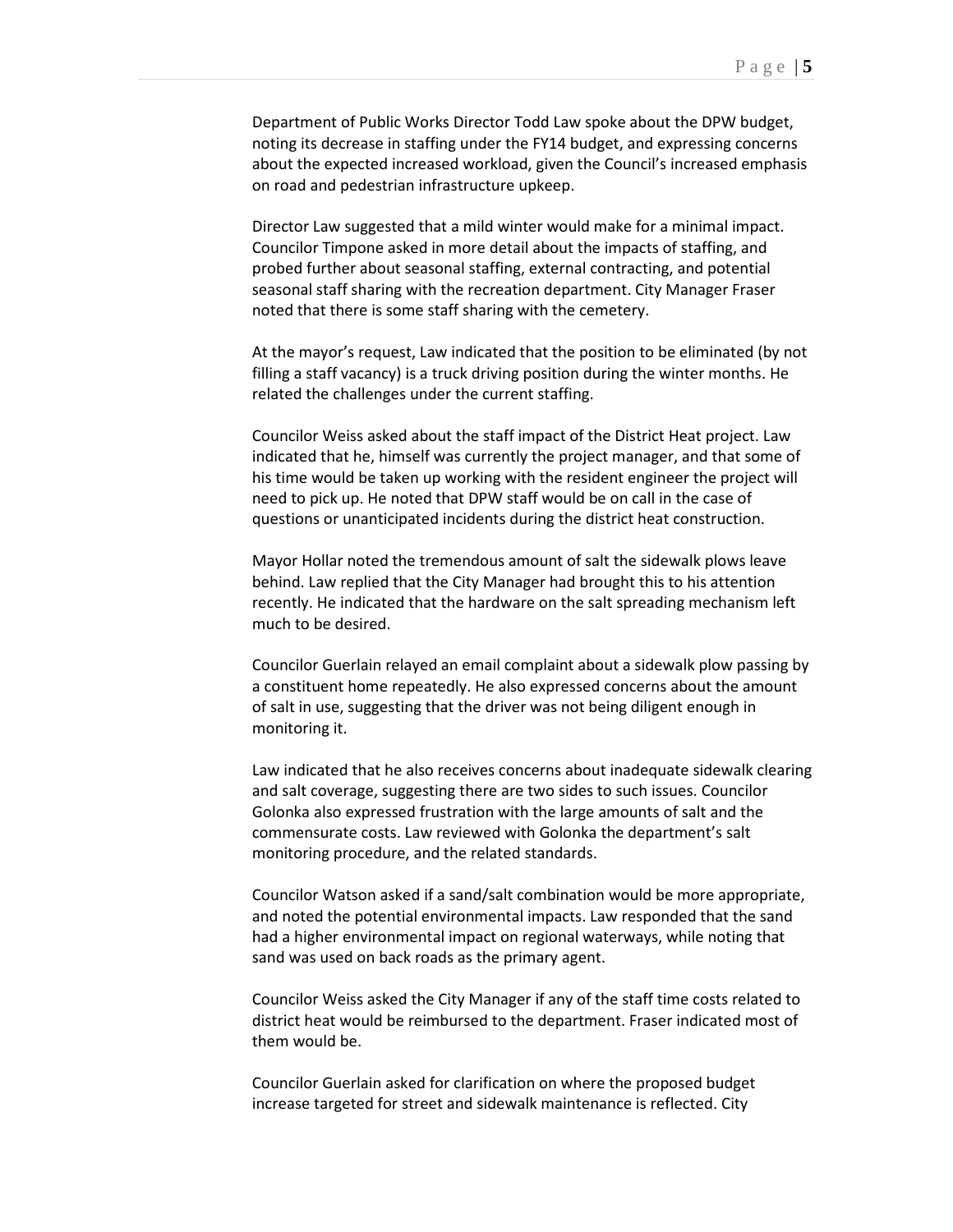Manager Fraser indicated it was in the capital fund, and that any increases that may appear in departmental budget lines are accounted for in the \$129,000 increased revenue projected. Guerlain further asked about the choices made on the accounting sheets to reflect these numbers. Fraser replied that the approach had been discussed previously, but that the numbers could be displayed differently.

The Mayor asked where the position cut was reflected in the department's budget. Law replied that it was in the DPW street operations budget line.

Councilor Watson asked for clarification about the equipment replacement costs.

The Finance Director took a moment to highlight a fund transfer to the capital improvement fund reflected in the budget book.

Planning and Development Director Gwen Hallsmith discussed the impact of staffing changes proposed for the department. Some of the technological responsibilities will be moved to DPW and IT, while the reduction in the zoning administrator position to half time will have unknown impacts (and Hallsmith indicated she would return to the Council and report if it became untenable).

Councilor Hooper wondered if a half time position would attract qualified applicants. Hallsmith replied that applicants for the full-time position had responded well to the change to part-time, and were still interested in the position.

At Councilor Weiss's question, Director Hallsmith reported that the Building inspector position has been filled, and the department had been working with the state to insure the fees stay in the city. She spoke positively about the new hire.

Director Hallsmith's largest concern was with the loss of GIS expertise in the department.

Councilor Guerlain opined that Director Hallsmith's department seemed to be shortchanging the economic development portion of its mission. The City Manager answered, reviewing some of the city's work to develop the grand list, and referred to the previous Council discussions on the issue which delineated economic and community development tasks in the context of the Council's goals.

Councilor Guerlain indicated he was not seeing "payback" on the efforts. Director Hallsmith countered that the department had brought in grant monies of \$14 million over her tenure, based on what was available. She cited the growth center designation, and the residential tax stabilization work underway – while noting the economic slump since 2008.